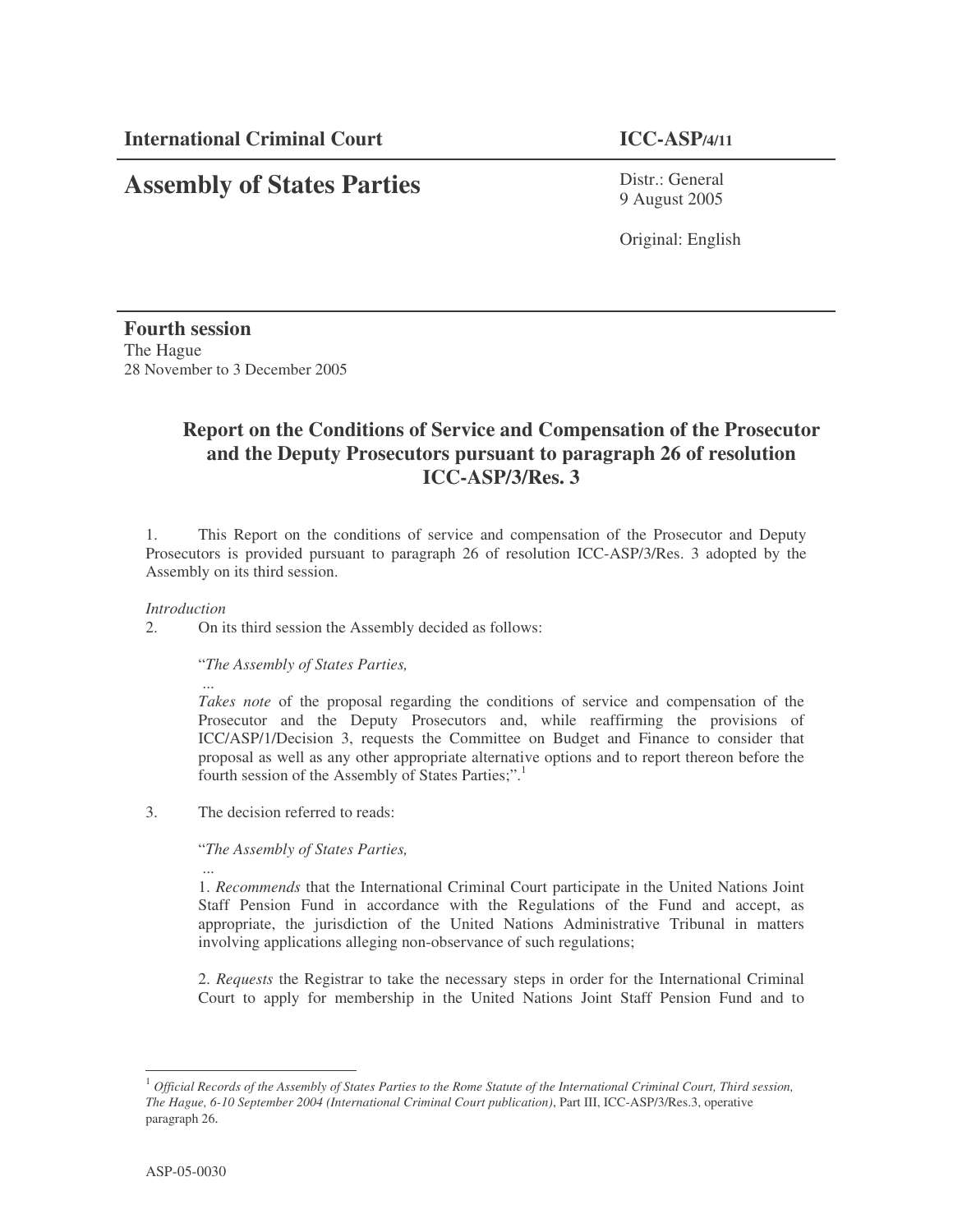conclude with the United Nations Joint Staff Pension Board an agreement as referred to in article 3, paragraph (c), of the Regulations of the Fund."<sup>2</sup>

#### *Decision according to article 49 of the Rome Statute*

4. According to article 49 of the Rome Statute, the salaries, allowances and expenses for the Prosecutor and the Deputy Prosecutors – as for the Judges, the Registrar and the Deputy Registrar – shall be decided upon by the Assembly of States Parties. So far, no decision under article 49 has been taken by the Assembly regarding the Prosecutor and the Deputy Prosecutors.

5. Neither the resolution of the Assembly nor the decision by the Assembly referred to above includes a decision according to article 49 of the Rome Statute, or a direct decision or any *obiter dictum* on this matter. Moreover the Assembly was silent thus far as to whether the Prosecutor and the Deputy Prosecutors should participate in the United Nations Joint Staff Pension Fund (UNJSPF).

6. The draft budget for the first financial period of the Court states with regard to the Prosecutor and his or her remuneration:

**"Immediate Office of the Prosecutor.** This Office would include the Prosecutor,<sup>14</sup> at the Under-Secretary-General level, one Deputy Prosecutor, at the Assistant-Secretary-General level,  $\mathbb{R}^3$ 

7. Footnote 14 reads:

"This level of the Prosecutor is shown for illustration purposes and without prejudice to the future discussion thereon." 4

8. The budget was adopted by consensus. The footnote already indicates that the adoption of this budget does not – and should not – replace a proper decision regarding the terms and conditions of service for the Prosecutor and the Deputy Prosecutors by the Assembly of States Parties in accordance with article 49 of the Rome Statute.

#### *The purpose and construction of the United Nations Joint Staff Pension Fund (UNJSPF)*

9. The UNJSPF is based on a long-term contribution system. According to article 28 of the Regulations of the UNJSPF, a period of 35 years of contributory service leads to a pension of 66.25 per cent of the final average remuneration, whereas short periods of service lead to no benefits (service below five years) or only to a small pension.

#### *Adequacy of accrued pension under the UNJSPF terms*

10. The following table shows the pension that would be accrued if the Prosecutor and the Deputy Prosecutors were participating in the Pension Fund (all figures are in US dollars and based on the current values for final average remuneration).

| Level      | Final average remuneration<br>(FAR) | <b>Years of</b><br>service | <b>Accumulation factor</b> | Projected annual pension<br>$(at \, aq \, e \, 62)$ |  |
|------------|-------------------------------------|----------------------------|----------------------------|-----------------------------------------------------|--|
| USG        | \$246 944.00                        | 9                          | 14.50%                     | \$35 806.88                                         |  |
| ASG        | \$228 244.00                        | 9                          | 14.50%                     | \$33 095.38                                         |  |
| <b>ASG</b> | \$228 244.00                        | b                          | 7.50%                      | \$17 118.30                                         |  |

 $^2$  Official Records of the Assembly of States Parties to the Rome Statute of the International Criminal Court, First session, *New York, 3-10 September2002* (United Nations publication, Sales No. E.03.V.2), part IV, ICC-ASP/1/Decision 3.

4 Ibid.

 $^3$  Official Records of the Assembly of States Parties to the Rome Statute of the International Criminal Court, First session, *New York, 3-10 September2002* (United Nations publication, Sales No. E.03.V.2), part III, paragraph 55.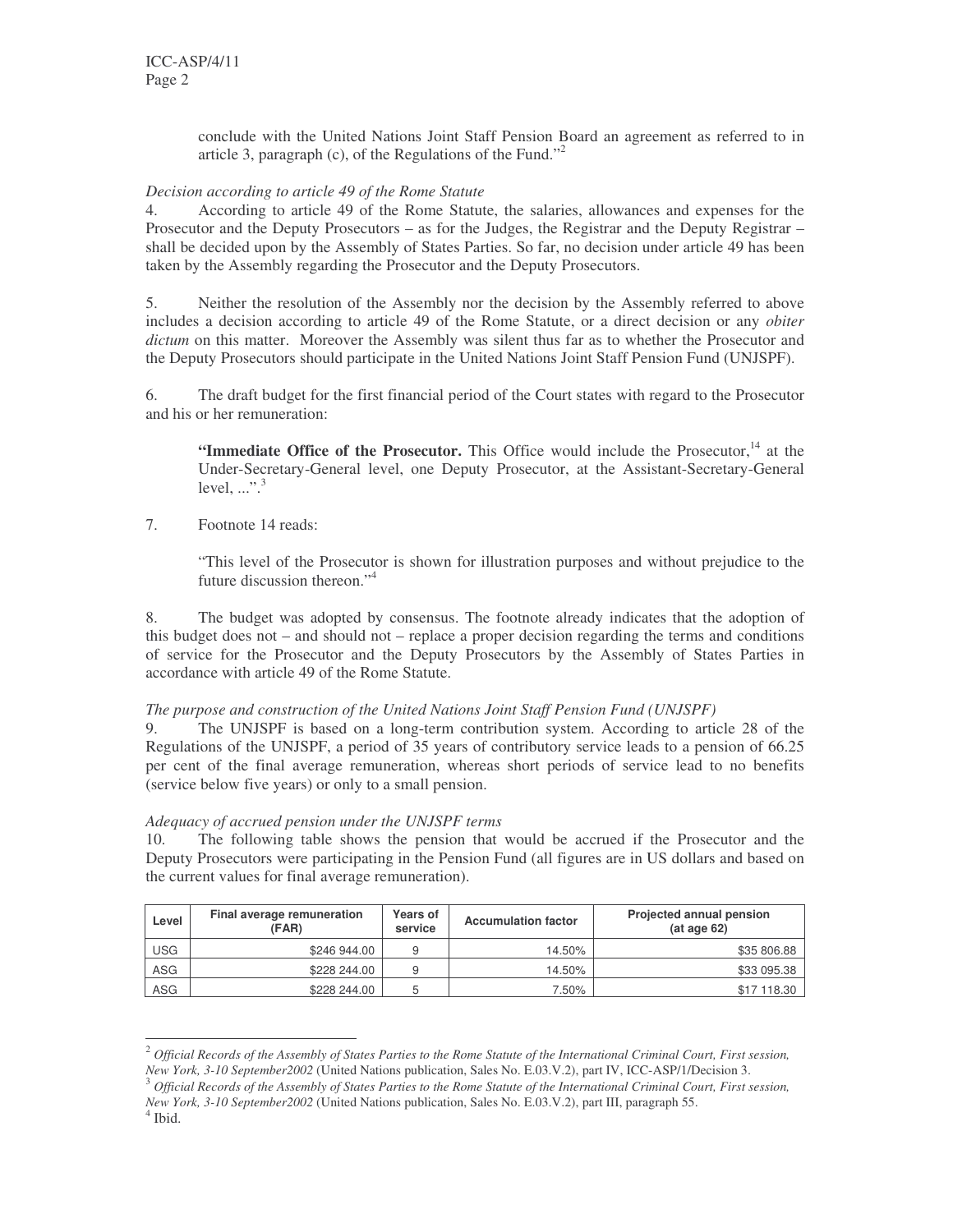11. For the Prosecutor, this means that the pension will be 35,806.88 US dollars, equivalent to €29,683 (based on the United Nations exchange rate of July 2005). This projected annual pension amounts to only 19.66 per cent of the Prosecutor's current salary (USG level at the dependency rate, in euros). The Committee on Budget and Finance may consider, and the Assembly may decide whether this is adequate in light of the functions, powers and status of the Prosecutor of the International Criminal Court and his or her Deputies, taking into account the fact that the Statute calls for the complete independence of the Prosecutor and the Deputy Prosecutors. It is advanced that such independence necessarily also requires economic independence, as reflected in article 42 (5) of the Rome Statute.

12. The figures mentioned above would change significantly if a Prosecutor were to be elected who, prior to his or her election, had served in an organization which participates in the UNJSPF.<sup>5</sup> In this case, the previous years of service would be recognized and would lead to an increased pension. If the person had participated in the UNJSPF for, say, 20 years, the pension would be as follows:

| Level | Final average remuneration<br>(FAR) | Years of<br>service | <b>Accumulation factor</b> | Projected<br>annual pension<br>$(at \, aq \, e \, 62)$ |  |
|-------|-------------------------------------|---------------------|----------------------------|--------------------------------------------------------|--|
| USG   | \$246 944.00                        | $29(20+9)$          | 54.25%                     | \$133 967.12                                           |  |

13. This amount is equivalent to  $\text{\textsterling}11,058.64$ , which is 73.57 per cent of the current USG level salary (dependency rate). For this amount, the level of service prior to the election would be irrelevant.

14. This difference (19.66 per cent versus 73.57 per cent) leads potentially to unequal treatment and should be avoided by separating the remuneration and the pension scheme of the Prosecutor and the Deputy Prosecutors from any other remuneration system, in order to avoid any influences or monetary advantages. Like the Judges of the Court, the Prosecutor and his or her Deputies are elected officials; similarly they are elected on the basis of their qualifications and professional experience and the highest moral standards (articles 36 (3) and 42 (3) of the Rome Statute).

15. To ensure neutrality and independence, any – direct or indirect – influence on the compensation of the Prosecutor and his or her Deputies must be avoided. In our opinion, this can best be achieved by separating their remuneration and social benefits from existing systems like the UNJSPF.

### *Inconsistency in benefits*

16. The rather arbitrary looking results of the different calculations above are reflected further in the benefits that a surviving spouse would receive if the Prosecutor or one of his or her Deputies were to die in service. In such a case, according to articles 33 and 34 of the Regulations of the UNJSPF, not only the years of participation, but also the remaining years of potential contributory service determine the accumulation factor. This is a necessary consequence of the construction of the UNJSPF as a social security system that covers the participant through his or her entire professional service: either the years are accrued prior to death or disability or they could have been accrued potentially after the incident. In both cases, the calculation of the surviving spouse's benefit leads (and should lead) to the same result.

17. In other words, the younger a participant dies or becomes unable to continue his or her service, the higher the benefit payable (to the surviving spouse, in the case of death). This gives rise to a direct correlation between the age of the official at the date of his or her election and the amount of the benefit. Although neither the Prosecutor nor his or her Deputies are eligible for re-election, the

<sup>5</sup> A complete list of all UNJSPF member organizations can be found at http://www.unjspf.org/eng/members.html